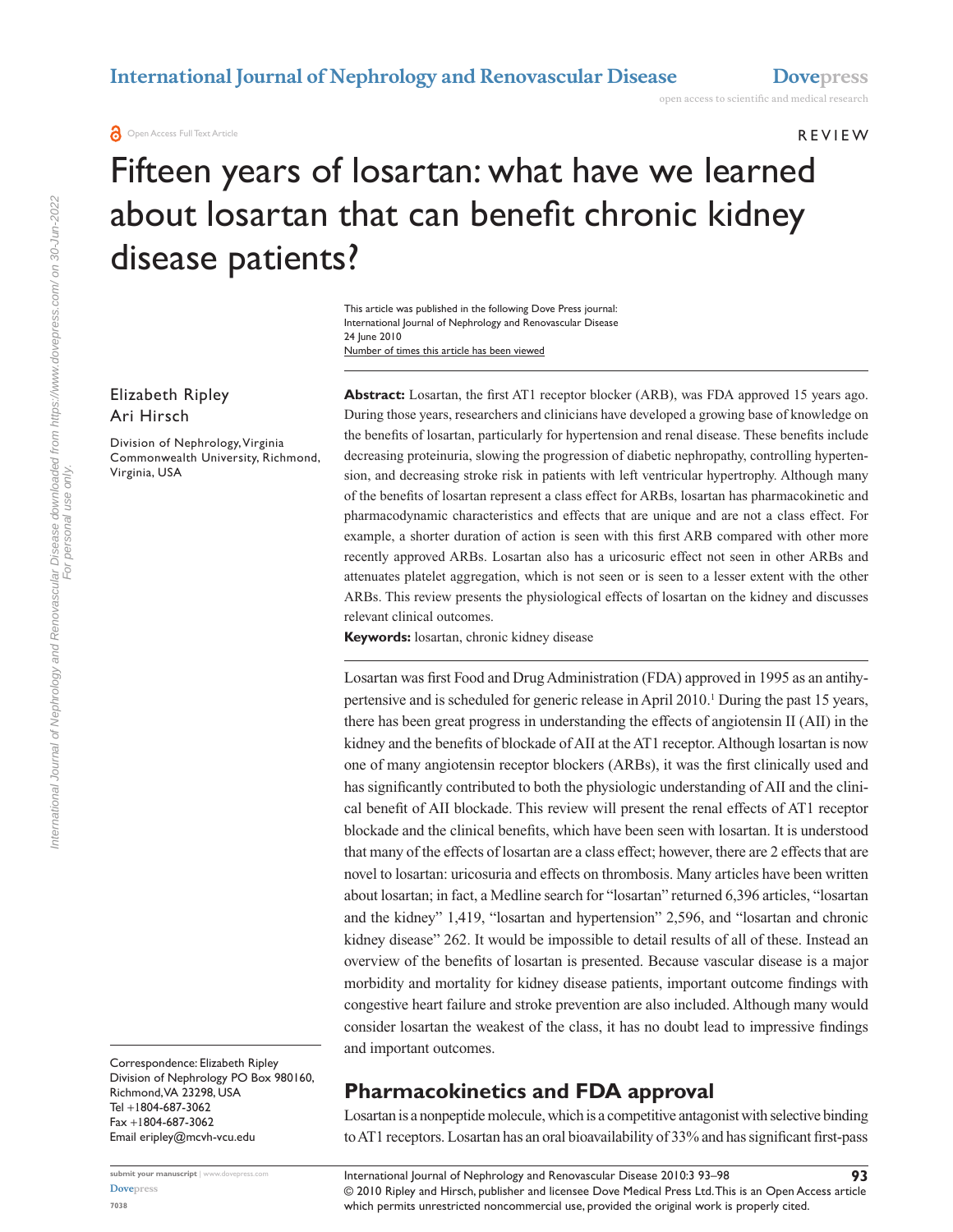metabolism using the cytochrome P450 system. Specifically, the cytochrome P450 enzymes, CYP2C9 and CYP3A4, are involved with the biotransformation to the active metabolites that are 10–40 times more potent by weight than the parent molecule losartan. The metabolites appear to be a reversible, noncompetitive inhibitor of the AT1 receptor. Elimination of losartan is approximately 40% in urine and 60% in feces. Losartan and its metabolites are highly protein bound, mainly to albumin, but other plasma proteins bind them leaving only 1.3% and 0.2% free, respectively. The half-life of losartan is 2 hours with the terminal half-life of the metabolites being longer at 6–9 hours.<sup>2</sup> When dosed twice a day, its blood pressure lowering is equivalent to other ARBs given once a day.

Losartan has FDA approval for the treatment of hypertension either alone or in combination with other antihypertensives, including diuretics. In patients with both hypertension and left ventricular hypertrophy (LVH), it is indicated to reduce the risk of stroke (although the benefit in black patients was not seen in the supporting trial). The third indication is for diabetic nephropathy in patients with type 2 diabetes with an elevated serum creatinine and proteinuria in order to reduce the occurrence of doubling of serum creatinine or end-stage renal disease.2 Although these are the FDA-approved indications for the clinical use of losartan, as discussed below, the benefit of losartan has been tested in multiple other settings.

#### **Effects of losartan on the kidney**

AT1 plays a significant role in the hemodynamic, electrolyte, and fluid balance regulation of the kidneys. Xu, Mao, Liu, WU and Xu have previously carefully outlined the intrarenal renin–angiotensin–aldosterone system (RAS).<sup>3</sup> In order to understand the multiple effects of losartan, it is critical to understand the local effects of the RAS system, particularly the effects of AT1 receptors. The concentration of AII is about 1,000 times higher in the kidney than in the circulation. All the key elements of the RAS system have been demonstrated within various portions of the kidney, and its action have shown both paracrine and autocrine regulation. The AT1 receptor has been detected in almost all parts of the nephron.4 The AII activation of the AT1 receptor leads to upregulation of angiotensinogen, rennin, and angiotensin-converting enzyme (ACE). Thus, losartan by blocking the AT1 receptor leads to decreased intrarenal AII by blocking this upregulation.<sup>5</sup> Table 1 shows the effects of losartan on the kidney.

Blocking AT1 receptors in the kidney have multiple effects that can be beneficial. For instance, AII causes contraction of mesangial cells leading to a decrease in glomerular filtration rate (GFR), which can be blocked by losartan. However, the overall effect of losartan on GFR can be variable, depending on whether the blood pressure remains in the renal autoregulatory range. If the blood pressure is within this range, losartan is associated with an increase in GFR.<sup>6</sup> However, with low blood pressure, it may be associated with decreased, increased, or unchanged GFR.7

In pathologic states, AT1 blockade improves the impaired autoregulation induced by chronic abnormal activation of RAS.8 AT1 receptor blockade has experimentally been shown to decrease renal fibrosis as AII promotes deposition of extracellular matrix in the mesangium. AT1 activation also increased TGF-β1 that activates fibroblasts and increases their transformation to myoblasts, which in turn leads to fibrosis.<sup>9,10</sup> Losartan may also be able to decrease inflammation by decreasing leukocyte proliferation and blocking upregulation of adhesion molecules.11 Because of these renal effects, it is not surprising that outcome studies have shown a benefit to blocking AT1 receptors with losartan.

#### **Losartan and uric acid**

A unique effect of losartan (compared to other AT1 receptor blockers) is to reduce proximal tubular reabsorption of uric acid leading to increased uric acid excretion and decreased serum uric acid concentrations.<sup>12</sup> The magnitude of changes in uric acid levels has been variable in studies where losartan is used as an antihypertensive.<sup>13-17</sup> These decreases in

#### **Table 1** Renal effects of blocking AT1 receptors

| Renal hemodynamics                                                                                                                                                                                                                         |
|--------------------------------------------------------------------------------------------------------------------------------------------------------------------------------------------------------------------------------------------|
| Variable effect on GFR depending on blood pressure                                                                                                                                                                                         |
| Improved autoregulation                                                                                                                                                                                                                    |
| Renal tubular function                                                                                                                                                                                                                     |
| Proximal tubules                                                                                                                                                                                                                           |
| Reduction of sodium and fluid reabsorption                                                                                                                                                                                                 |
| Normalizes acidification and bicarbonate reabsorption                                                                                                                                                                                      |
| Distal tubules                                                                                                                                                                                                                             |
| Normalizes water, electrolytes, and acid - base balance                                                                                                                                                                                    |
| Collecting ducts                                                                                                                                                                                                                           |
| Blocks stimulation of aquaporin 2 and urinary concentration                                                                                                                                                                                |
| Glomerular permselectivity                                                                                                                                                                                                                 |
| Improves charge selectivity of the glomerular basement membrane                                                                                                                                                                            |
| Decreases radical oxygen species                                                                                                                                                                                                           |
| Protects the size selectivity of the GBM by blocking All-induced                                                                                                                                                                           |
| collagen synthesis                                                                                                                                                                                                                         |
| Ameliorates podocyte destruction                                                                                                                                                                                                           |
| Renal fibrosis                                                                                                                                                                                                                             |
| Blocks ECM deposition in the mesangium                                                                                                                                                                                                     |
| Attenuates fibroblast proliferation and transformation                                                                                                                                                                                     |
| Inflammation                                                                                                                                                                                                                               |
| Blocks proliferation of leukocytes                                                                                                                                                                                                         |
| Blocks upregulation of adhesion molecules                                                                                                                                                                                                  |
| ALL $\mathbf{r} \cdot \mathbf{r}$ . FOM a subset of CRM is the set of the set of the set of the set of the set of the set of the set of the set of the set of the set of the set of the set of the set of the set of the set of the set of |

**Abbreviations:** ECM, extracellular matrix; GBM, glomerular basement membrane; GFR, glomerular filtration rate; AII, angiotensin II.

**94**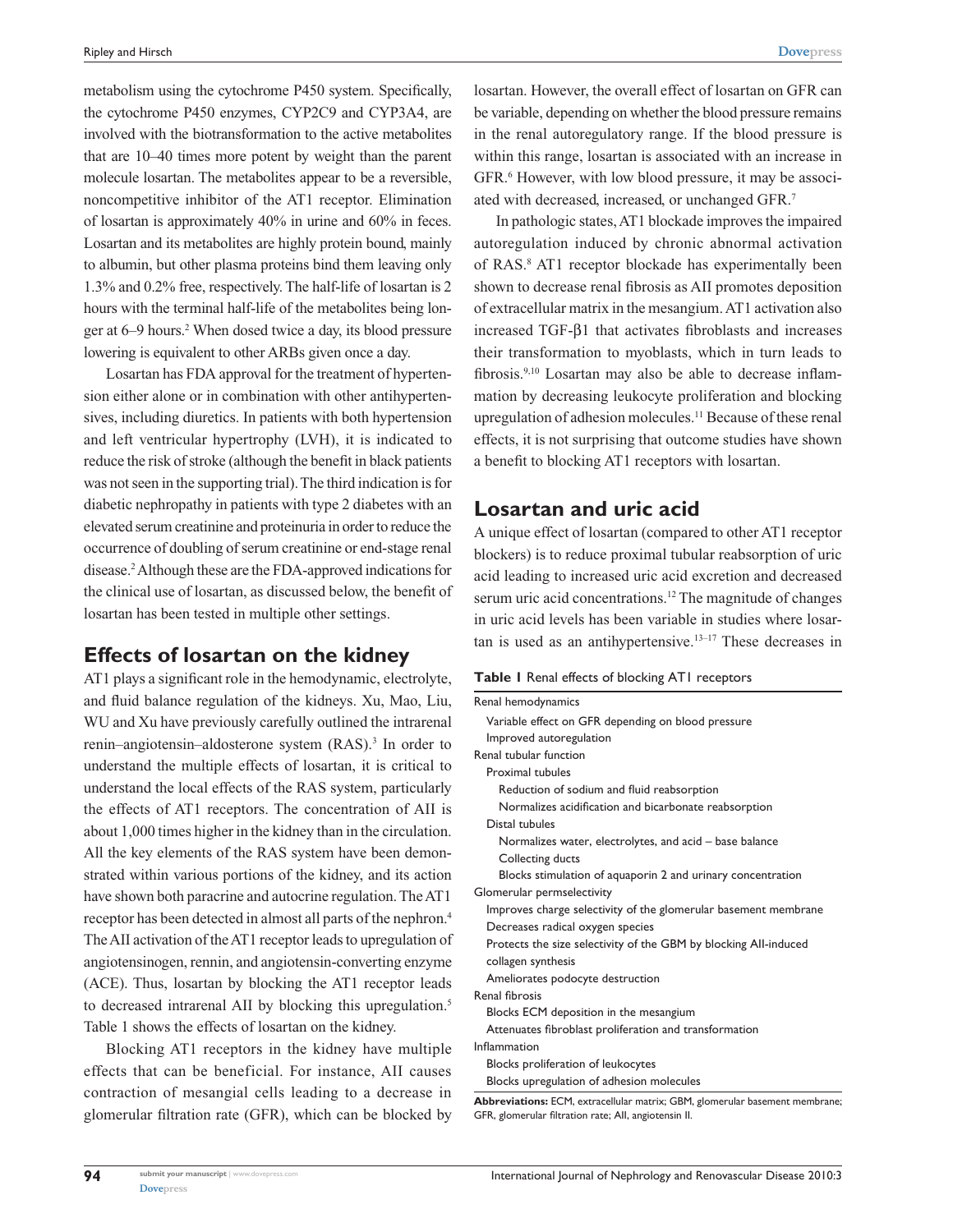uric acid levels have also been seen in patients with renal insufficiency. Interestingly, patients with end-stage renal disease on hemodialysis also had a decrease in uric acid levels even though urinary losses could not explain this.18 The clinical implication of decreasing uric acid levels as a mechanism to decrease cardiovascular risk is unknown.

Hyperuricemia is a significant post-transplant complication in patients treated with cyclosporine. Kamper and Nielsen showed that losartan treatment in hypertensive post-transplant patients decreased fractional excretion of uric acid by 17% and decreased plasma uric acid by 8%.<sup>19</sup> In a recent study by Zhu et al<sup>20</sup> 66 Han Chinese postrenal transplant patients were enrolled at least 3 months post transplant and with stable renal function. Thirty-four were treated for 6 months with losartan 50 mg/d and 32 served as controls. Uric acid levels significantly decreased, particularly in those with hyperuricemia. It must be noted that 9 patients in the treatment group and 5 in the control group withdrew due to acute renal insufficiency, anemia, acute rejection, or poor compliance. A second finding of this study was that hematocrit levels decreased in the losartan-treated patients, particularly in those with post-transplant erythrocytosis.

#### **Losartan and antiplatelet action**

Losartan exerts an antiplatelet action by blockade of thromboxane A2 (TxA2) receptors.<sup>21</sup> In the animal model using the stroke-prone spontaneously hypertensive rat, losartan has been shown to reduce platelet activation and aggregation while causing vasodilation.<sup>22,23</sup> In this model, this was shown not to be a class effect of ARBs as candesartan and valsartan had no effect on platelet activation.<sup>23</sup> In humans, losartan and irbesartan have demonstrated this effect, while at higher doses, valsartan and telmisartan have inhibited platelet aggregation. $24-26$  Candesartan does not appear to influence platelet aggregation.<sup>27</sup> In the usual therapeutic dosing range, losartan has been shown to be effective. This effect is not seen with ACE inhibitors.

## **Losartan and proteinuria**

Reduction of proteinuria is associated with stabilization of renal disease or slowing of its progression. This has been seen in both diabetic and nondiabetic nephropathy and is both dependent and independent of blood pressure lowering.28 Losartan has also been shown to decrease proteinuria in nondiabetic nephropathies. For instance, losartan at 50 mg/d significantly decreased proteinuria in a small group of patients with biopsyproven AA amyloidosis treated for 12 months compared with control patients with similar mean arterial blood pressure.<sup>29</sup>

In a larger trial of hypertensive patients, losartan significantly decreased proteinuria more than amlodipine in patients with higher and lower baseline levels of proteinuria.<sup>30</sup> An additional example is a reduction of proteinuria in normotensive patients with focal segmental glomerulosclerosis.<sup>31</sup>

## **Losartan and renal protection**

Blood pressure reduction is associated with renal protection and slowing of progression of chronic kidney disease (CKD). Losartan lowers blood pressure alone and in combination with other antihypertensives.32,33 Blood pressure reduction is only part of the benefit of RAS blockade for renal protection. ARBs have been shown to provide antihypertensive and renoprotective effects similar to those achieved with ACE inhibitors. The Renalprotection of Optimal Antiproteinuric Doses (ROAD) trial showed that titration to maximal antiproteinuric effect of benazepril or losartan beyond usual antihypertensive ranges did not show increased blood pressure reduction but was associated with a significant reduction in the risk of doubling of the serum creatinine concentration by 49% and 50%, respectively, at 3.7 years. This was associated with a decrease in end-stage renal disease (ESRD) risk by 47% with both drugs.<sup>34</sup>

There has been 1 large trial to show the outcome benefit of losartan in type 2 diabetes patients. In this trial, 1,513 individuals with a mean creatinine of 1.9 mg/dL were enrolled in the The Reduction of End Points in Type 2 Diabetes with the Angiotensin II Antagonist Losartan (RENAAL) study. During a follow-up of 3.4 years, treatment with losartan reduced the incidence of a doubling of the serum creatinine concentration (risk reduction,  $25\%$ ;  $P = 0.006$ ) and ESRD (risk reduction, 28%;  $P = 0.002$ ). This protection was larger than what would be expected with blood pressure reduction alone and that these benefits exceeded those attributable to measured reductions in blood pressure.35 The most significant risk factor for progression was the degree of proteinuria at baseline and at 6 months.<sup>36-38</sup> At 6 months, losartan reduced proteinuria by 28% while the placebo was associated with a 4% increase in proteinuria.36

The combination of ACE inhibitor with ARB has been shown to have a significant benefit in reduction of proteinuria.39,40 However, these and other studies have used submaximal dosing of each drug leaving questions as to whether the addition of an ACE inhibitor to doses of an ARB, which is at maximal antiproteinuric effect (or vice versa) would be of added benefit. Unfortunately, there is insufficient evidence to show that combination treatment slows the progression of renal disease. Initially, the combination treatment of angiotensin-II receptor blocker and ACE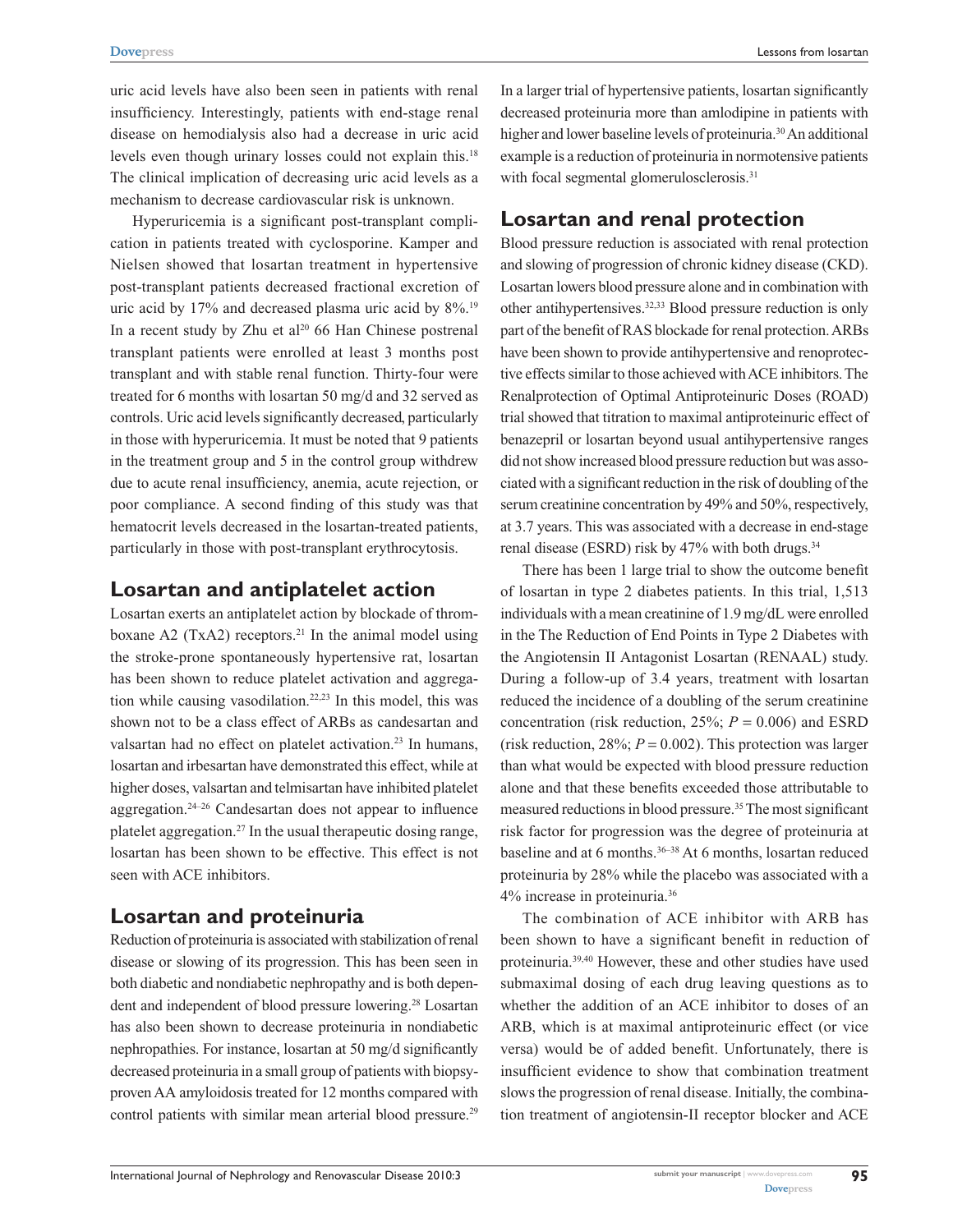inhibitor in nondiabetic renal disease (COOPERATE) study was thought to show this benefit; however, due to significant questions regarding this study, it was later retracted.<sup>41</sup>

The first effective, oral, direct renin inhibitor, aliskiren, has been evaluated in combination with the first ARB. A trial of aliskerin plus losartan in type 2 diabetic nephropathy showed a greater significant reduction of 20% in proteinuria compared with losartan alone. The outcome benefit on slowing the progression of renal disease has not yet been shown.<sup>42</sup>

# **Losartan and heart failure outcome trials**

Blockade of the RAS system has been shown to improve survival and hospitalizations in heart failure patients being treated with ACE inhibitors. These benefits of treating with losartan have also been evaluated. The first trial, Evaluation of Losartan in the Elderly (ELITE) compared treatment of NYHA class II–IV heart failure patients (age 65 or older) treated with captopril (up to 50 mg, 3 times a day) and losartan (up to 50 mg a day) treated for 47 weeks. The primary end point was a worsening renal function. There were no significant changes in renal function. It is important to note that the event rate was lower than anticipated, and therefore, the study may not have been powered to show a significant difference. As a secondary end point, mortality was decreased 46% in the losartan-treated patients.43 To show superiority of losartan, a second trial ELITE II enrolled 3,152 patients (age 60 or older) with NYHA class II–IV heart failure and a left ventricular ejection fraction of 40% or less. Patients were treated with either losartan 50 mg a day or captopril 50 mg 3 times a day. There were no statistical differences between the 2 treatment arms regarding the primary end points, including sudden death and the composite of mortality and hospitalizations. Losartan was better tolerated than captopril with fewer patients discontinuing prematurely owing to adverse events (not counting death).<sup>44</sup>

These 2 studies were conducted with losartan 50 mg a day. Higher doses of losartan are associated with further decrease in blood pressure, and with increases up to l50 mg of losartan, there is increasing renin levels and circulating AII.45 The Effects of high-dose versus low-dose losartan on clinical outcomes in patients with heart failure (HEAAL study) was a randomized, double-blind trial of losartan of 150 mg compared with losartan of 50 mg in patients with heart failure, who were intolerant of ACE inhibitor therapy for a median follow-up of 4.7 years. The primary end point was death or admission for heart failure. With an intention to treat analysis, there was no difference in deaths, but there

was a significant decrease in hospitalizations for heart failure with fewer hospitalizations with the higher dose. Renal impairment, hypotension, and hyperkalemia were also higher in the higher dose group, but there was not an increase in discontinuation rate in this group.<sup>46</sup>

# **Losartan intervention for endpoint reduction trial as a look at losartan benefits**

The Losartan Intervention for Endpoint Reduction (LIFE) trial was a double-blind study of 9,193 hypertensive patients between the ages of 55 and 80, who were at high risk. The entry criteria included hypertension and LVH (determined by ECG). Participants were randomly assigned to either losartan or atenolol. Doses were increased and hydrochlorothiazide or other medications were added to obtain a target blood pressure of less than 140/90 mmHg. Both medications were started at 50 mg and titrated to 100 mg as needed. The primary end points were occurrence of cardiovascular death, myocardial infarction, or stroke, and the composite end point was any of these events. Losartan was associated with a significantly decreased incidence of the primary composite end point. This was primarily due to a decrease in fatal and nonfatal stroke. Blood pressure control was similar in the 2 groups. This stroke benefit was not seen in African Americans.<sup>47</sup>

Substudies of this outcome trial have provided a number of additional benefits of losartan therapy in this population. Findings show a benefit of losartan over atenolol in surrogate markers, as well as in clinical outcomes. For example, losartantreated individuals had significant LVH regression<sup>48,49</sup> and decrease in left atrial size<sup>50,51</sup> and decreased BNP.<sup>52,53</sup> They also had decreased platelet aggregation, decreased serum uric acid,<sup>54</sup> improved insulin sensitivity, $55$  attenuated decline in HDL, $56$ and decreased proteinuria.57 All of these would be significant surrogate markers for improved cardiovascular risk. Clinically significant findings were decreased incidence of atrial fibrillation<sup>58</sup> and new onset diabetes.<sup>47,59</sup> These may help explain the positive outcome of the LIFE trial and may prove useful to patients with chronic kidney disease after further studies.<sup>58</sup>

# **The economic impact of losartan**

Several studies have looked at the economic impact of treating patients with type 2 diabetes with losartan using the RENAAL trial for analysis. A cost benefit was seen after 2–2.5 years, and at 4 years of follow-up, the cost savings by averting days with ESRD was \$5,300/patient (95% CI, US \$950-9,600).<sup>60</sup> A Mexican cost assessment using the RENAAL trial showed that treatment with losartan led to greater life expectancy and

**96**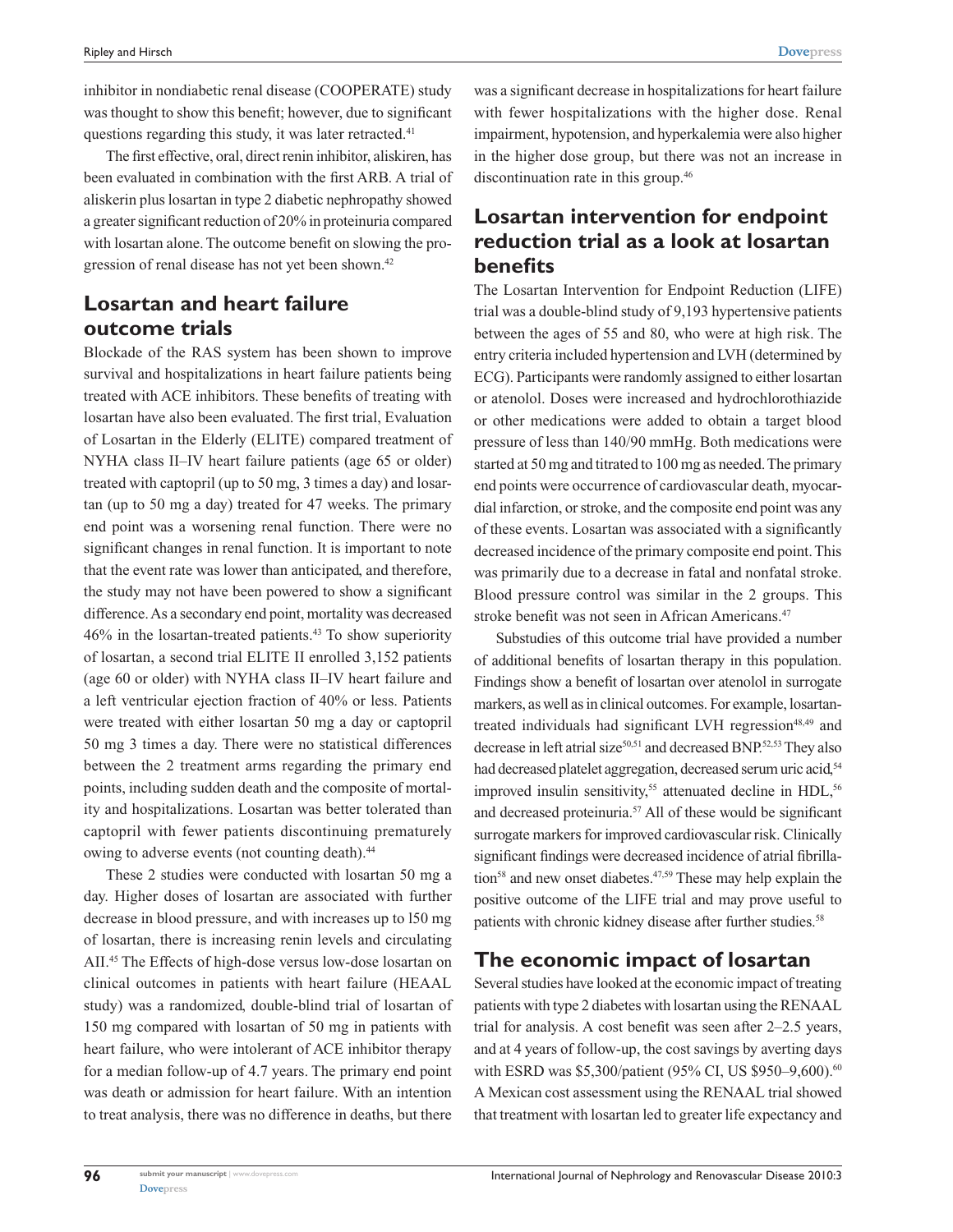Lessons from losartan

lower cost.<sup>61</sup> Using the LIFE trial, a Netherland's study noted that the medication costs for atenolol was \$64 lower than for losartan, but the net cost per life year gained was only \$1,083, well under the cost that is usually considered worth utilizing a treatment.<sup>62</sup> Losartan has been a preferred drug on most managed care medication lists, and now that it will soon be generic, the cost benefit will increase.

# **Conclusion**

Over the past 15 years, there has been a wide variety of studies conducted with losartan. It has shown benefit in controlling hypertension, decreasing proteinuria, slowing the progression of type 2 diabetic nephropathy, and decreasing the risk of stroke in certain populations. In addition, favorable surrogate markers such as decreased platelet aggregation, decreased uric acid, decreased proteinuria, and regression of LVH have also been documented. For a first in class medication, which is touted as being a weaker angiotensin receptor blocker, it has shown remarkable outcomes. Although, pharmacokinetic differences, particularly the shorter half-life, should be kept in mind, this drug should remain an active part of our armamentarium.

### **Disclosures**

Dr Ripley has been a consultant and speaker for AstraZeneca.

## **References**

- 1. Going Generic. Available at http://www.cozaar.com/losartan\_potassium/ hyzaar/hcp/going\_generic/?WT.svl=5 Accessed Mar 15, 2010.
- 2. Cozaar\_pi.pdf (application/pdf Object). Available at http://www.merck. com/product/usa/pi\_circulars/c/cozaar/cozaar\_pi.pdf Accessed Mar 15, 2010.
- 3. Xu H, Lv M, Tian X. A review on hemisynthesis, biosynthesis, biological activities, mode of action, and structure-activity relationship of podophyllotoxins: 2003–2007. *Curr Med Chem*. 2009;16:327–349.
- 4. Tufro-McReddie A, Harrison JK, Everett AD, Gomez RA. Ontogeny of type 1 angiotensin II receptor gene expression in the rat. *J Clin Invest*. 1993; 91:530–537.
- 5. Zhuo JL, Imig JD, Hammond TG, Orengo S, Benes E, Navar LG. Ang II accumulation in rat renal endosomes during ang II-induced hypertension: Role of AT(1) receptor. *Hypertension*. 2002;39:116–121.
- 6. Cervenka L, Navar LG. Renal responses of the nonclipped kidney of two-kidney/one-clip goldblatt hypertensive rats to type 1 angiotensin II receptor blockade with candesartan. *J Am Soc Nephrol*. 1999;10 Suppl 11: S197–S201.
- 7. Bidani AK, Griffin KA. Long-term renal consequences of hypertension for normal and diseased kidneys. *Curr Opin Nephrol Hypertens*. 2002;11:73–80.
- 8. Inscho EW, Imig JD, Deichmann PC, Cook AK. Candesartan cilexetil protects against loss of autoregulatory efficiency in angiotensin II-infused rats. *J Am Soc Nephrol*. 1999;10 Suppl 11:S178–S183.
- 9. Desmouliere A, Geinoz A, Gabbiani F, Gabbiani G. Transforming growth factor-beta 1 induces alpha-smooth muscle actin expression in granulation tissue myofibroblasts and in quiescent and growing cultured fibroblasts. *J Cell Biol*. 1993;122:103–111.
- 10. Wolf G. Link between angiotensin II and TGF-beta in the kidney. *Miner Electrolyte Metab*. 1998;24:174–180.
- 11. Ruiz-Ortega M, Esteban V, Ruperez M, et al. Renal and vascular hypertension-induced inflammation: role of angiotensin II. *Curr Opin Nephrol Hypertens*. 2006;15:159–166.
- 12. Bardin T. Fenofibrate and losartan. *Ann Rheum Dis*. 2003;62: 497–498.
- 13. Liberopoulos E, Christides D, Elisaf M. Comparative effects of losartan and irbesartan on serum uric acid in hypertensive patients with hyperuricemia and gout. *J Hypertens*. 2002;20:347.
- 14. Wrzner G, Gerster JC, Chiolero A, et al. Comparative effects of losartan and irbesartan on serum uric acid in hypertensive patients with hyperuricaemia and gout. *J Hypertens*. 2001;19:1855–1860.
- 15. Manolis AJ, Grossman E, Jelakovic B, et al. Effects of Losartan and candesartan monotherapy and losartan/hydrochlorothiazide combination therapy in patients with mild to moderate hypertension. losartan trial investigators. *Clin Ther*. 2000;22:1186–1203.
- 16. Elliott WJ, Calhoun DA, DeLucca PT, Gazdick LP, Kerns DE, Zeldin RK. Losartan versus valsartan in the treatment of patients with mild to moderate essential hypertension: data from a multicenter, randomized, double-blind, 12-week trial. *Clin Ther*. 2001;23:1166–1179.
- 17. De Rosa ML, Cardace P, Rossi M, Baiano A, de Cristofaro A. Comparative effects of chronic ACE inhibition and AT1 receptor blocked losartan on cardiac hypertrophy and renal function in hypertensive patients. *J Hum Hypertens*. 2002;16:133–140.
- 18. Sica D, Schoolwerth A. Part 1. uric acid and losartan. *Curr Opin Nephrol Hypertens*. 2002;11:475–482.
- 19. Kamper AL, Nielsen AH. Uricosuric effect of losartan in patients with renal transplants. *Transplantation*. 2001;72:671–674.
- 20. Zhu X, Chen J, Han F, et al. Efficacy and safety of losartan in treatment of hyperuricemia and posttransplantation erythrocytosis: results of a prospective, open, randomized, case-control study. *Transplant Proc*. 2009;41:3736–3742.
- 21. Chłopicki S, Koda M, Chabielska E, Buczko W, Gryglewski RJ. Antiplatelet action of losartan involves TXA2 receptor antagonism but not TXA2 synthase inhibition. *Journal of Physiology and Pharmacology*. 2000;51:715–722.
- 22. Li P, Ferrario CM, Brosnihan KB. Losartan inhibits thromboxane A2-induced platelet aggregation and vascular constriction in spontaneously hypertensive rats. *J Cardiovasc Pharmacol*. 1998;32:198–205.
- 23. Jimnez AM, Montn M, Garca R, et al. Inhibition of platelet activation in stroke-prone spontaneously hypertensive rats: comparison of losartan, candesartan, and valsartan. *J Cardiovasc Pharmacol*. 2001;37: 406–412.
- 24. Guerra-Cuesta JI, Montn M, Rodrguez-Feo JA, et al. Effect of losartan on human platelet activation. *J Hypertens*. 1999;17:447–452.
- 25. Montn M, Jimnez A, Nez A, et al. Comparative effects of angiotensin II AT-1-type receptor antagonists in vitro on human platelet activation. *J Cardiovasc Pharmacol*. 2000;35:906–913.
- 26. Nez A, Gmez J, Zalba LR, et al. Losartan inhibits in vitro platelet activation: comparison with candesartan and valsartan. *Journal of the Renin-Angiotensin-Aldosterone System*. 2000;1:175–179.
- 27. Sato Y, Fujii S, Imagawa S, et al. Platelet aggregability in patients with hypertension treated with angiotensin II type 1 receptor blockers. *J Atheroscler Thromb*. 2007;14:31–35.
- 28. Laverman G, Andersen S, Rossing P, Navis G, de Zeeuw D, Parving H. Renoprotection with and without blood pressure reduction. *Kidney Int*. 2005:S54–S59.
- 29. Dilek K, Usta M, Ersoy A, et al. Long-term effects of losartan on proteinuria and renal function in patients with renal amyloidosis. *Scand J Urol Nephrol*. 2002;36:443–446.
- 30. Iino Y, Hayashi M, Kawamura T, et al. Interim evidence of the renoprotective effect of the angiotensin II receptor antagonist losartan versus the calcium channel blocker amlodipine in patients with chronic kidney disease and hypertension: a report of the japanese losartan therapy intended for global renal protection in hypertensive patients (JLIGHT) study. *Clin Exp Nephrol*. 2003;7:221–230.